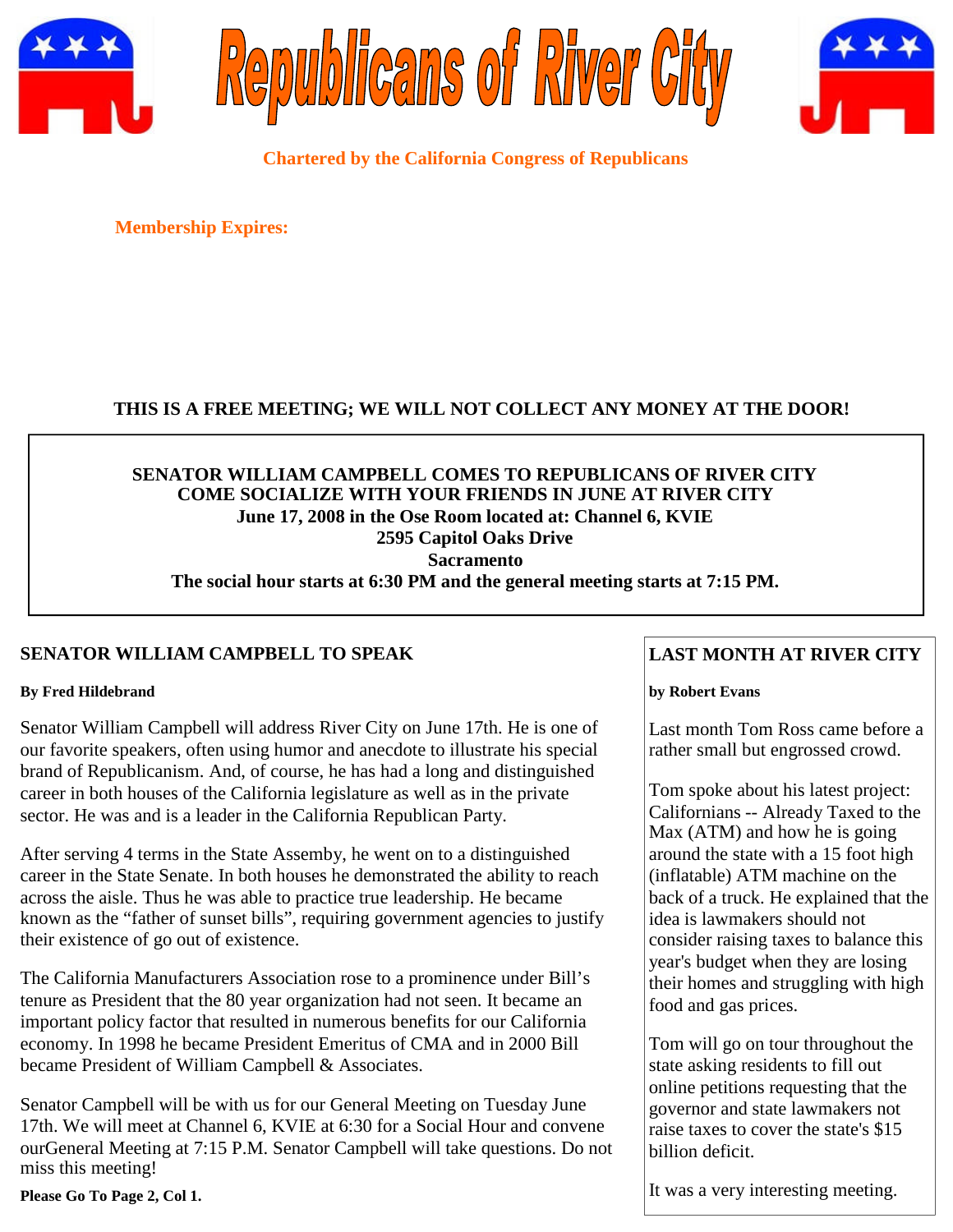# **SENATOR WILLIAM CAMPBELL (Cont.)**

William Campbell became President of William Campbell & Associates in April 2000. In 1998 he became President Emeritus of the California Manufacturers Association (CMA), after having served the 80-year old industry group as President for more than eight years.

Called the lobbyist most responsible for the California Legislature's 1993 economy recovery package by the Los Angeles Times, Senator Campbell thrust the Association into a strong leadership position in Sacramento. He led the Association's "California Manufacturing Agenda for Jobs" to spectacular results. Under his leadership, the Association led the business community's successful reform of workers' compensation, gained an investment tax credit on the purchase of equipment used in the manufacturing process, and reached a historic compromise agreement to make the California Environmental Quality Act more responsive to industry. The tax reform was termed the most comprehensive tax reform since Proposition 13.

Working with legislators from both sides of the aisle, and with the Governor, William Campbell - a former State Senator himself has positioned CMA as the most influential business force in Sacramento. Founded in 1918 and nonpartisan in its approach to shaping public policy, CMA is the largest organization in California representing the interests of industry before all branches of state government, including the California Public Utilities Commission.

First elected to the State Senate in 1976, Senator Campbell represented the 31st Senatorial District, which includes portions of Los Angeles and Orange Counties. Prior to that, he served four terms in the State Assembly.

Shortly after his 1976 election, he became the first freshman senator since 1939 to serve on the powerful five-member Senate Rules Committee. In 1978. still in his first term, he was elevated once again when his colleagues elected him to serve as the Minority Floor Leader, a position he held through mid-1983.

Bill Campbell was long identified as the "father of sunset bills," a concept whereby government agencies are required to periodically justify their existence or go out of business. As a legislator, he fought unceasingly to eliminate unnecessary state regulatory agencies and state spending.

**Page 2** He also became noted as a leader in business October 2003 wildfires and present development. He was the founding Chairman of the Senate Select Committee on Business Development and, since 1979, sponsored California's largest annual Business Development Conference.

> Senator Campbell served as Chairman of the Joint Legislative Budget Committee, a twohouse bipartisan committee which appoints the Legislative Analyst and oversees the work of its large staff; advises the entire Legislature about the state budget; monitors the revenues and expenditures of the state; and reviews the organization and function of all state agencies and departments, with a view toward reducing the cost of state government and securing greater efficiency and economy.

> A recognized champion of emergency preparedness, Bill Campbell served as Chairman of the Joint Committee on Emergency Services. The new State Office of Emergency Services Building has been named the Senator William Campbell Office of Emergency Services. Other Senate Committee assignments included: Appropriations, Bonded Indebtedness and Methods of Financing, Vice Chairman of Government Organization, Health and Human Services, Vice Chairman of Industrial Relations and the Joint Committee on the State's Economy.

He also was a member of the Board of Trustees for the California Museum of Science and Industry and a member of the Advisory Board of the San Diego Olympic Training Center. He served as President of the Los Angeles Memorial Coliseum Commission during the 1984 Olympics and was appointed by President Bush as a member of the American Battle Monuments Commission.

He was born in Coraopolis, Pennsylvania in 1935. He attended Westminister College in New Wilmington, Pennsylvania, and Columbia University in New York. He served in the Army as a First Lieutenant in the 101st Airborne Division.

Senator Campbell is married to Margene Taylor. They have three daughters, Mrs. Kim Foster, deceased, Mrs. Michelle Smith and Mrs. Stephanie Jones and fourteen grandchildren and three great-grandchildren.

In November of 2003, he was appointed by both former Governor Gray Davis and Governor Arnold Schwarzenegger as Chairman of the Governor's Blue Ribbon Fire Commission. The mission of the Governor's Blue Ribbon Fire Commission is to conduct a review of the efforts to fight the recommendations to make California less vulnerable to disasters of such enormity in the future.

Senator Campbell was appointed as a member of the Citizen's Oversight Committee of the California Highway Patrol in 2004.

### **HERE ARE SOME STATISTICS THAT YOU MAY NOT HAVE SEEN**

#### **By Robert Evans**

President Bush's 2001 and 2003 tax relief fueled economic growth and reduced the marginal rate for every income tax bracket. By the end of last year, Americans would have paid an additional \$1.3 trillion in taxes had it not been for the President's tax relief.

### **HERE ARE SOME MORE STATISTICS THAT YOU MAY NOT HAVE SEEN**

#### **By Robert Evans**

Remember the election in 2006?

1. Consumer confidence stood at a 2 1/2 year high;

2. Regular gasoline sold for \$2.19 a gallon;

3. The unemployment rate was 4.5%.

Since voting in a Democratic Congress in 2006 we have seen:

1. Consumer confidence plummet;

2. The cost of regular gasoline soar to over \$4.00 a gallon;

3. Unemployment is up to 5.5%;

4. American households have seen \$2.3 trillion in equity value evaporate (stock and mutual fund losses); 5. Americans have seen their home equity drop by \$1.5 trillion dollars; 6. 1% of American homes are in foreclosure.

America voted for change in 2006, and we got it.

Will we get even more in 2009?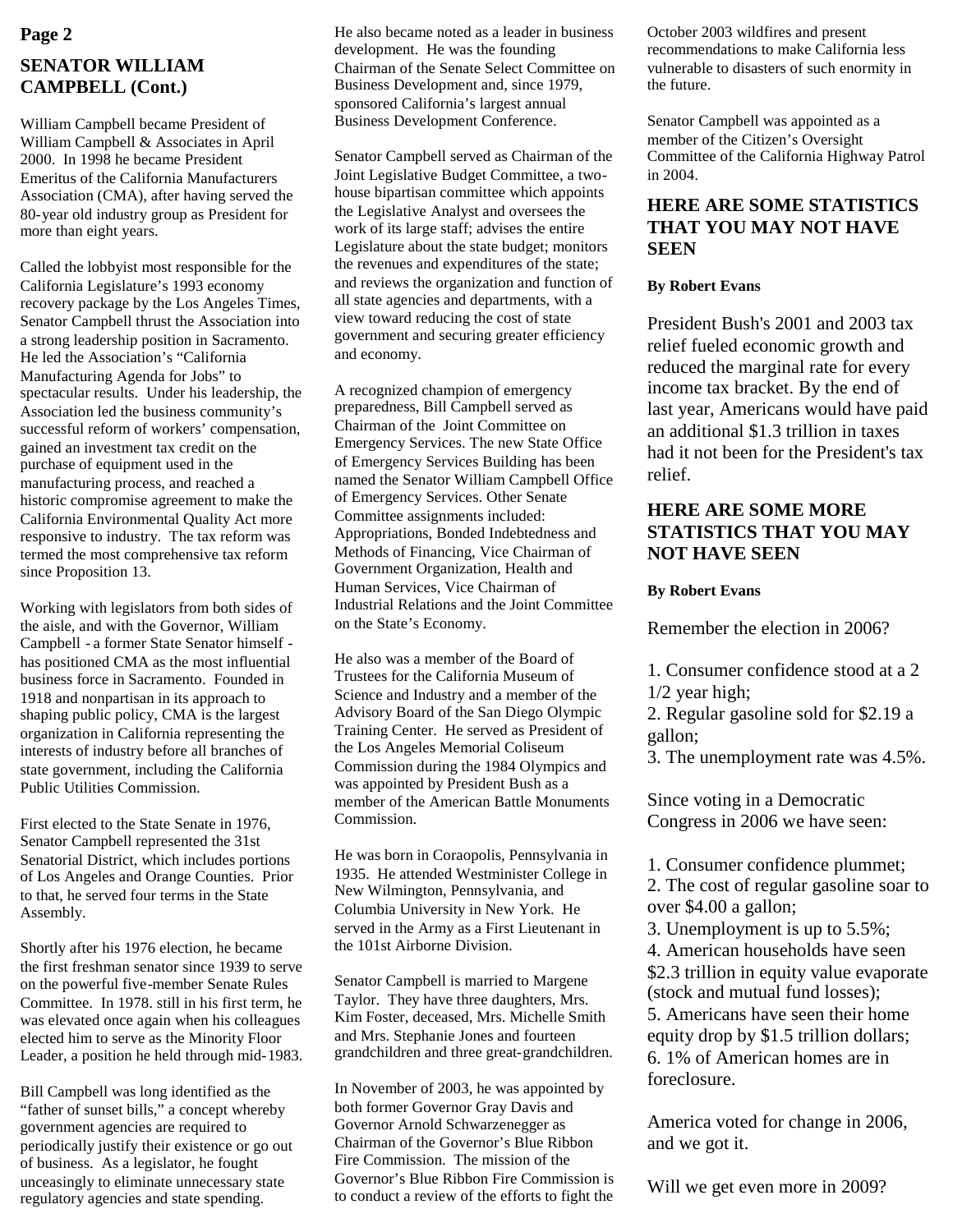# **Page 3 IN MY OPINION:**

**by Chris Angle**

#### **THE DEMOCRATS AND THE RULE OF LAW**

One of the primary ties that bind free and democratic societies together is a shared commitment to the rule of law. Underlying this commitment is a shared presumption that rules are set in advance, and outcomes are accepted as legitimate as long as they occur within the confines of the rules that were in place at the time.

In light of the Democrats primary fight, one can be forgiven for questioning whether or not a commitment to rules is a core value in that Party. Throughout the process, it seemed that the Democrats first instinct was to short-circuit the process to the advantage of a desired candidate or outcome. For example, in keeping with their internal rules, the Democrats decided to strip Florida and Michigan of their nominating delegates as punishment for moving their primary dates forward. Although this outcome was in keeping with internal Party rules and was accepted as legitimate initially, Hillary began agitating to ignore the rules and seat the delegates after it became clear that she might actually need those delegates. The fact that Obama was not even on the ballot in one of those states did not seem to bother her supporters. At another point in time, some Party leaders became fearful of the damage that the protracted nominating contest was inflicting on Party unity. Their proposed solution was to sanction states that did not move their primaries forward and help end the primary fight one way or the other. The fact that this would have been another case of changing the rules in the middle of the game did not seem to bother them.

Now the primary fight is over, and the ultimate 'modified' seating of the delegates does not seem to have altered the outcome that would have occurred had the delegates not been seated at all. However, the fact that so many Democrats were willing to jettison the rules whenever it suited them is worrying. It indicates that the idea that rules should be followed whatever the outcome is not a deeply held Democrat value. This is not meant to cast judgment on the Democrats method of choosing a presidential candidate. Whether their system is adequate is for them to decide at a later date. However, basic fairness says that changes to rules should not be made in the middle of a contest, in this case a primary contest. The behavior of many Democrats also indicates that their love affair with judges who arbitrarily change laws from the bench to ensure a "desirable" outcome is not something that will be abandoned any time soon. America needs its two major political parties to be committed to the rule of law. That one of the major parties is only tenuously committed to this bedrock principal is not a good thing for America.



Did you know you can now pay your River City dues on line?

It's easy. Just set your computer browser to REPUBLICANS OF RIVER CITY, click on JOIN, and fill out the form. Then click on the SUBMIT button and fill in the credit card information.

# **HAVE A LAUGH**

Older people have problems that younger people haven't considered yet.

For example:

An 85-year-old man was requested by his doctor for a sperm count as part of his physical exam. The doctor gave the man a jar and said, "Take this jar home and bring back a semen sample tomorrow."

The next day the 85-year-old man reappeared at the doctor's office and gave him the jar, which was as clean and empty as it was on the previous day.

The doctor asked what happened and the man explained, "Well, doc, it's like this - first I tried with my right hand, but nothing.

Then I tried with my left hand, but still nothing.

Then I asked my wife for help. She tried with her right hand, then with her left, still nothing. She tried with her mouth, first with her teeth in, then with her teeth out, still nothing.

We even called up Arleen, the lady next door and she tried too, first with both hands, then an armpit, and she even tried squeezing' it between her knees, but still nothing."

The doctor was shocked! "You asked your neighbor?"

The old man replied, "Yep, none of **DID YOU KNOW** us could get the jar open.<sup>"</sup>

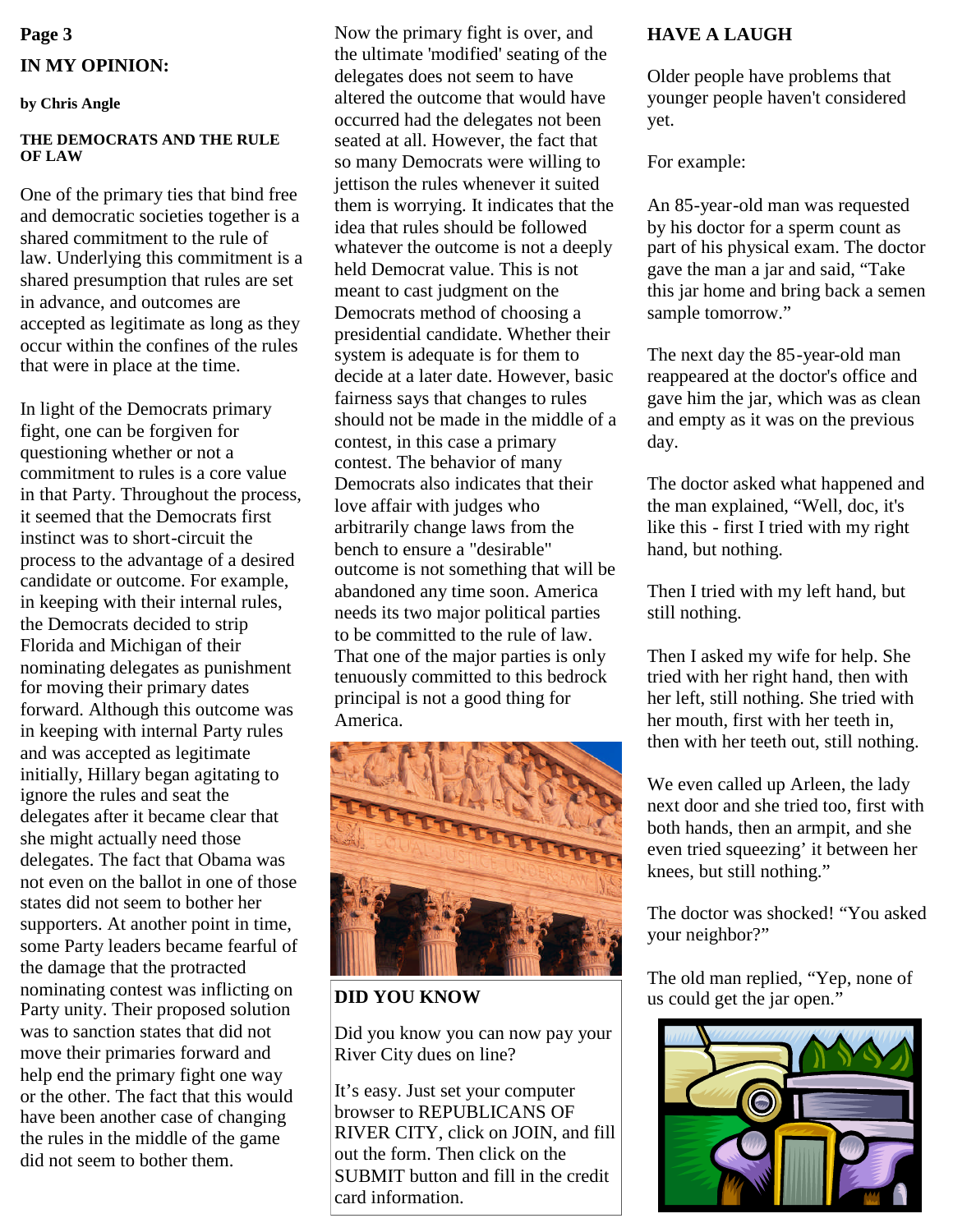#### **Page 4**

#### **SOLAR ENERGY FIRMS LEAVE WASTE BEHIND IN CHINA** (PART 4) **By Ariana Eunjung Cha Washington Post Foreign Service Sunday, March 9, 2008**

Pro-EnerTech's Shi says other companies -- including Luoyang Zhonggui -- are just dumping wherever they can.

"Theoretically, companies should collect it all, process it to get rid of the poisonous stuff, then release it or recycle. Zhonggui currently doesn't have the technology. Now they are just releasing it directly into the air," said Shi, who recently visited the factory.

Shi estimates that Chinese companies are saving millions of dollars by not installing pollution recovery.

He said that if environmental protection technology is used, the cost to produce one ton is approximately \$84,500. But Chinese companies are making it at \$21,000 to \$56,000a ton.

In sharp contrast to the gleaming white buildings in Zhonggui's new gated complex in Gaolong, the situation in the villages surrounding it is bleak.

About nine months ago, residents of Li's village, which begins about 50 yards from the plant, noticed that

their crops were wilting under a dusting of white powder. Sometimes, there was a hazy cloud up to three feet high near the dumping site; one person tending crops there fainted, several villagers said. Small rocks began to accumulate in kettles used for boiling faucet water.

Each night, villagers said, the factory's chimneys released a loud whoosh of acrid air that stung their eyes and made it hard to breath. "It's poison air. Sometimes it gets so bad you can't sit outside. You have to close all the doors and windows," said Qiao Shi Peng, 28, a truck driver who said he worries about his 1-yearold son's health.

The villagers said most obvious evidence of the pollution is the dumping, up to 10 times a day, of the liquid waste into what was formerly a grassy field. Eventually, the whole area turned white, like snow.

The worst part, said Li, 53, who lives with his son and granddaughter in the village, is that "they go outside the gates of their own compound to dump waste."

"We didn't know how bad it was until the August harvest, until things started dying," he said.

Early this year, one of the villagers put some of the contaminated soil in a plastic bag and went to the local environmental bureau. They never got back to him.

#### **Republicans of River City Board of Directors:**

Carl Burton, President Marian Higdon, Director 1st Vice President Fred Hildebrand, Director Betty Axup, 2nd Vice President Mary Pearson, Director William Chan, Membership Secretary Al Rogel, Director Robert Evans, Treasurer John Signorotti, Director Paul Green, Past President Barbara Sullivan, Director George Bradshaw, Director Cambria King, Director Richard Eigenheer, Director Florin Ciuriuc, Associate Director Ed Gorre, Director Marko Mlikotin, Associate Director

Zhang Zhenguo, 45, a farmer and small businessman, said he has a theory as to why: "They didn't test it because the government supports the plant."

End of this series.

The next time you hear someone blithely say solar panels will cure all our electricity problems, remember the farmers of the Gaolong China.



Volume 2008, Issue 6 P. O. Box 1776 Carmichael, CA 95609-1776

Editor: Robert Evans Telephone 359-5741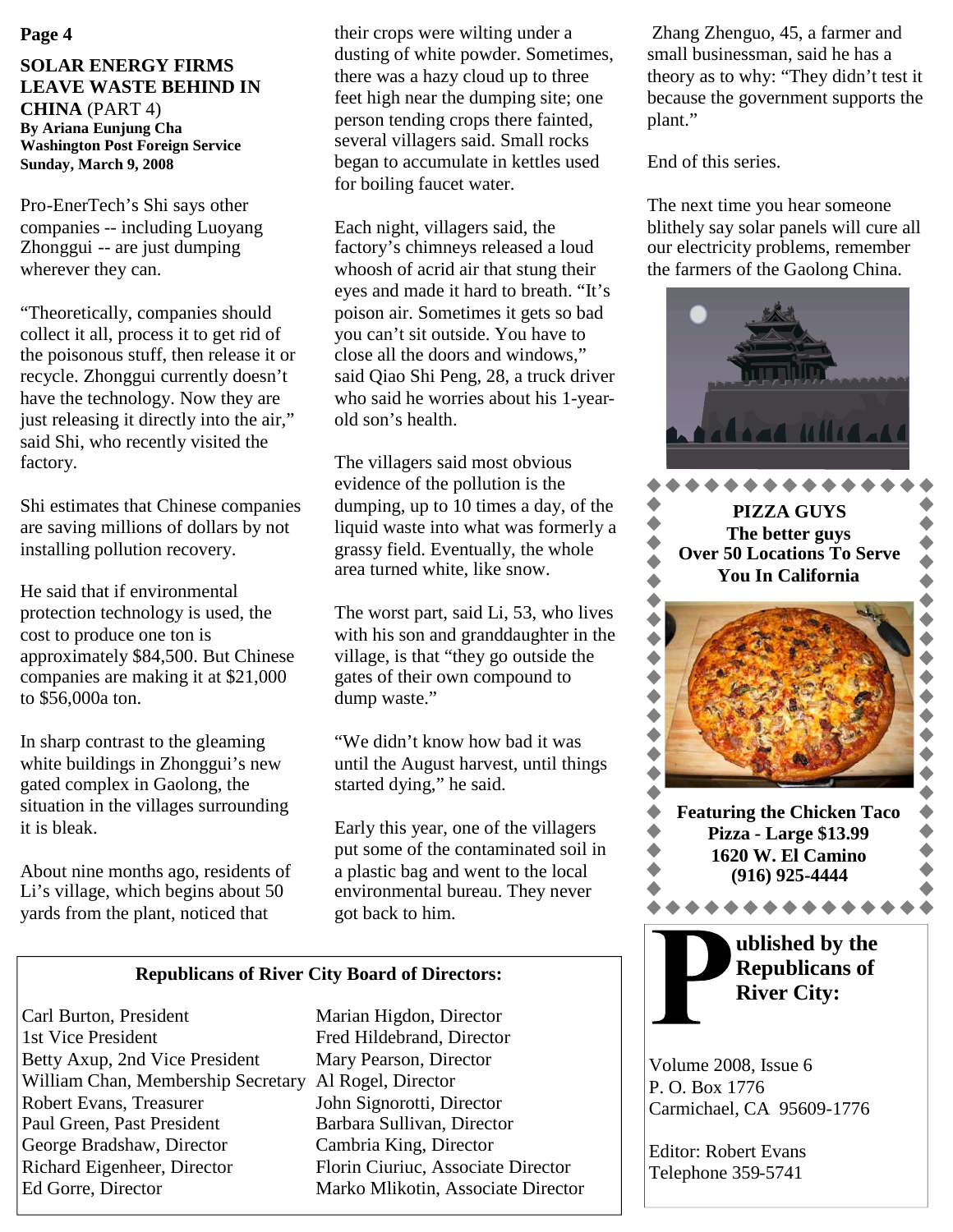

# **THE GOVERNOR'S CORNER**

Governor Arnold Schwarzenegger joined local officials in San Diego to announce Arnold<br>Schwarzenegger approximately \$136

million in Proposition 1B

bond funding for 99 transit projects statewide.

"By investing in transit projects across the state we can stimulate the economy, reduce traffic congestion and protect the environment by reducing greenhouse emissions," said

# **AN IMMAGE FROM THE PAST**

In 1884, Thomas Nast presents **The Sacred Elephant** to the public. Nast (lower right corner) is credited with making the elephant the symbol of the Republican Party. At first, the animal represented the vote for the party. Later, Nast dropped that idea in favor of making the animal represent the party.

The belt around the elephant, labeled Civil Service Reform, was a swipe at presidential candidate James G. Blaine of Maine who was on record as opposing the Civil Service Act.

The winner of the presidency in 1884 was Grover Cleveland, who won with the combined support of Democrats and reform Republicans, the "Mugwumps," who disliked the record of his opponent James G. Blaine.

(Mugwumps - Republicans who could not tell their mugs from their wumps.)

**Page 5** Governor Schwarzenegger. "The Director Will Kempton. "This funding of these projects will encourage the use of public transit and give Californians an alternative to rising gas prices."

> The second of two annual funding cycles from the bond's \$3.6 billion Public Transportation Modernization, Improvement and Service Enhancement Account (PTMISEA), this funding brings the total for transit money allocated to date to \$530 million for fiscal year 2007-08.

"Proposition 1B provides a substantial down payment on meeting California's long-term transportation needs," said Caltrans investment will help put us one step closer to our goal during the next decade to reduce congestion while accommodating growth in population."

Some of the more notable projects approved for funding include:

\$4 million to the Sacramento Area Council of Governments for a variety of projects, including replacing buses with more fuel efficient models, replacing wheelchair lifts on buses and improving ticketing systems for more efficient public use.



THE SACRED ELEPHANT. THIS ANIMAL IS SUBE TO WIN, IF IT IS ONLY KEIT FURE AND CLEAN, AND HAS NOT TOO HEAVY A LOAD TO CARRY.

(From the historical collection of Harpers Weekly)